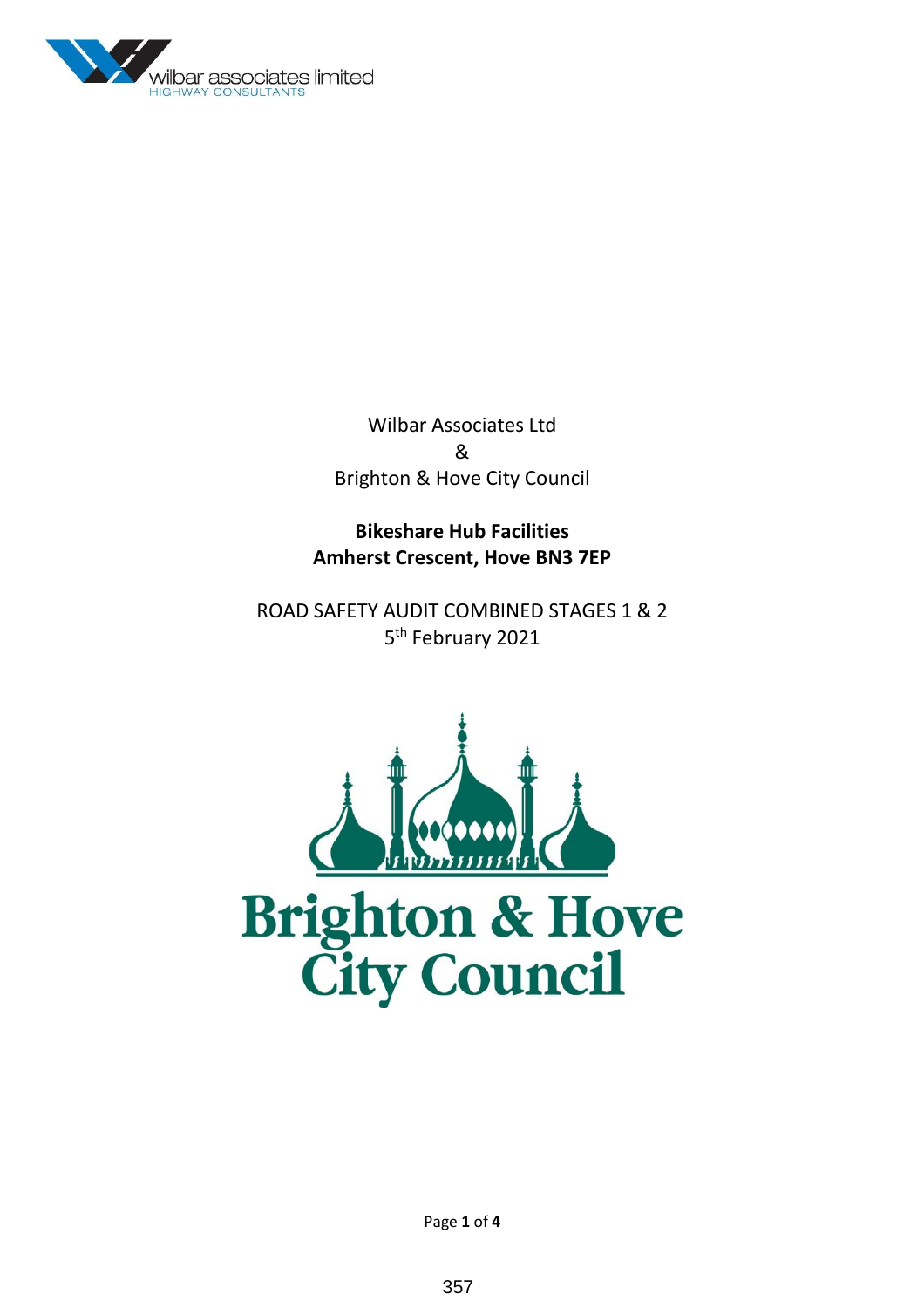

# **CONTENTS**

- 1. Introduction
- 2. Stage 1 & 2 Road Safety Audit
- 3. Audit Team Statement

## **Appendix**

A. Supplied documentation

## **1.0 INTRODUCTION**

- **1.1** This report presents the findings of a combined Stage 1 and 2 Road Safety Audit for a proposed Bikeshare station located on the west side of the carriageway just north of the railway line.
- **1.2** This Audit was carried out at the request of Brighton & Hove City Council (BHCC). The Audit Team has acted independently of the Design Team and has had no prior involvement in the project
- **1.3** This Audit comprised of a site visit and an examination of the documents listed in Appendix A. The site visit was carried out on  $5<sup>th</sup>$  February 2021 between the hours of 10:45 and 11:00 when the weather clear and dry.
- **1.4** The Audit Team membership was as follows: Len Holloway Audit Team Leader Phil Henty Audit Team Member
- **1.5** The terms of reference of this Audit are described in GG 119 Road safety audit. The audit team has only reported on the road safety implications of the proposed facilities and has not examined or verified the compliance of the design or any other criteria.
- **1.6** The location is situated in a short cul-de-sac section which gives pedestrian access to a tunnel beneath the railway line adjacent to Aldrington Halt railway station. The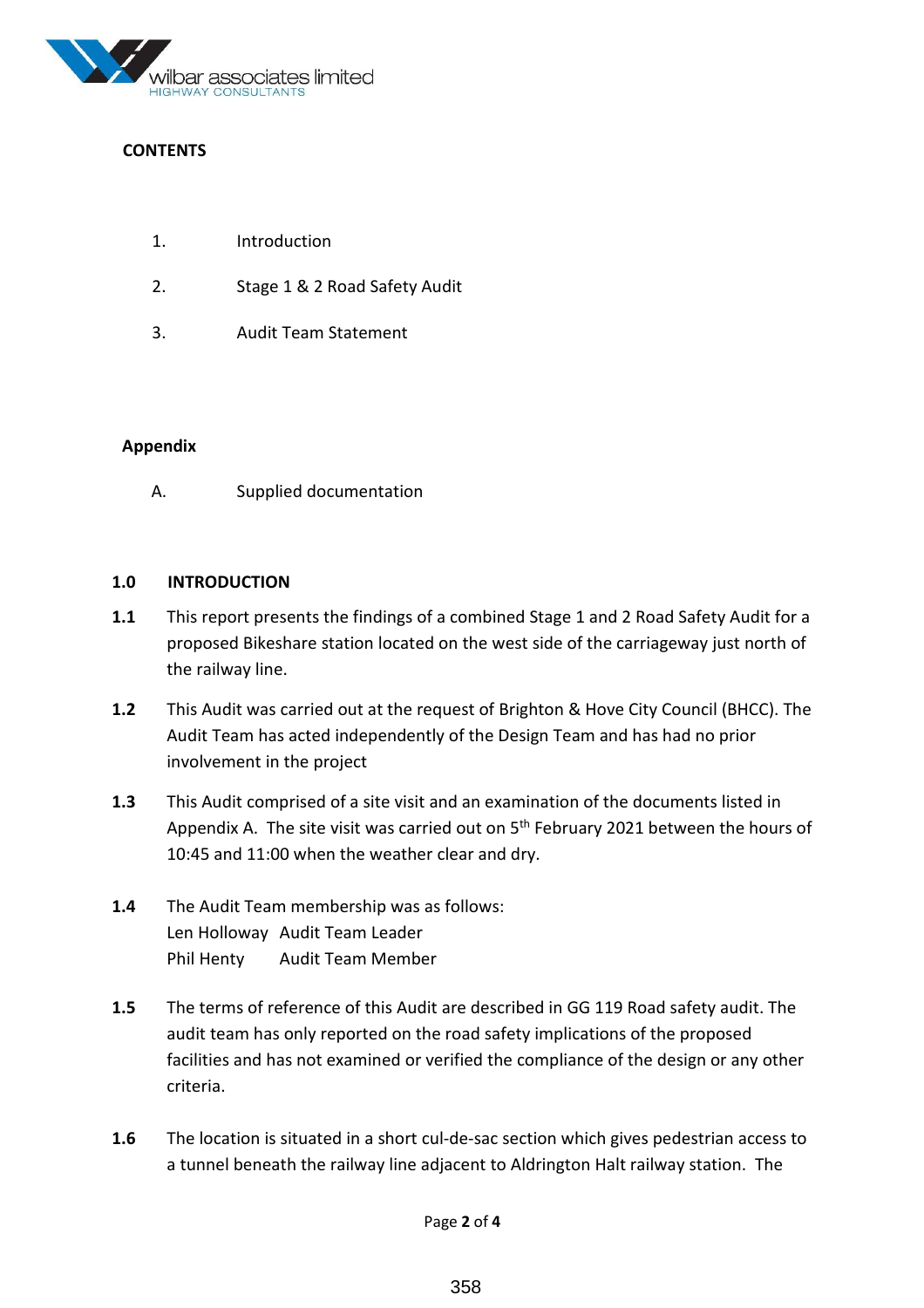

tunnel also gives pedestrian link access to residential areas either side of the railway line. The roads in this area are street lit with a speed limit of 20mph.

- **1.7** All comments and recommendations are referenced to the design drawing HD-BHCC-BTNBS2021-AC Rev 3.1
- **1.8** The design has been produced in line with local (BHCC) standards/guidance. No departures from standards/guidance have been advised to the Auditor by the design team.
- **1.9** The scheme comprises the installation of a 10 space Bikeshare cycle collection / drop off facility together with 3 stands for non-hire cycle parking replacing existing vehicle parking spaces.
- **1.10** This Road Safety Audit has been prepared in accordance with the instructions from, and for the specific use of, BHCC. The authors shall not be liable for the information contained in this report if used for any purpose other than that for which it was provided in connection with their appointment as road safety auditors.

#### **2.0 COMBINED STAGE 1 & 2 ROAD SAFETY AUDIT**

#### **2.2.1 No issues identified.**

#### **3.0 AUDIT TEAM STATEMENT**

#### **ROAD SAFETY AUDIT STAGES 1 and 2**

I certify that this audit has been carried out in accordance with GG 119 Road safety audit.

I certify that this Road Safety Audit has been carried out with the sole purpose of identifying any features of the design that could be removed or modified to improve the safety of the scheme. The problems identified have been noted in this report together with suggestions for safety improvements, which the Road Safety Audit Team recommends should be considered for implementation.

No member of the Road Safety Audit Team has been involved in the formulation or design of the measures audited.